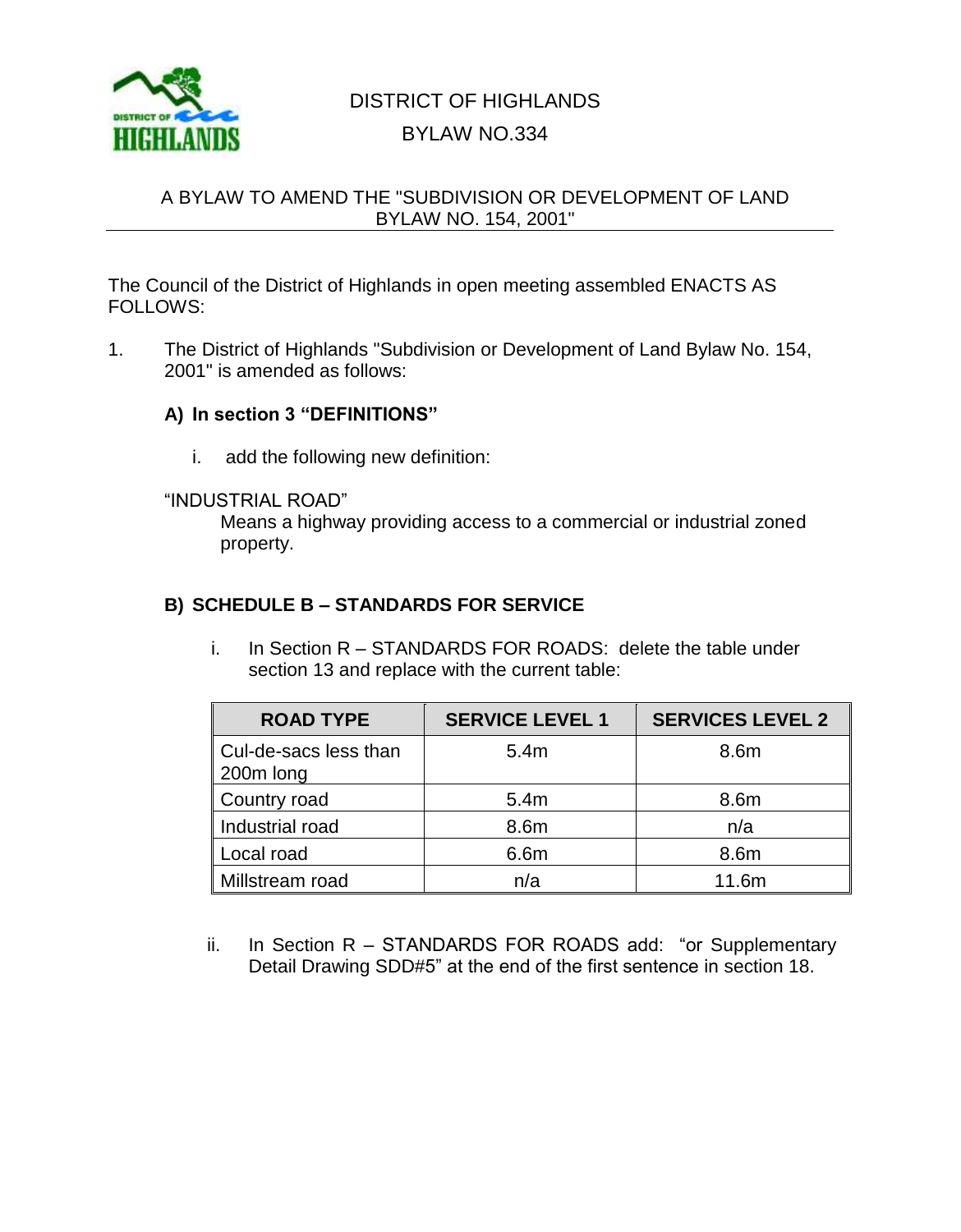C) SCHEDULE B – STANDARDS FOR SERVICE

- i) In section WA STANDARDS FOR WATER SERVICE AND FIRE PROTECTION - WA.1 General, section 1.3 delete entirely and replace with the following:
- 1.3 Land within the Capital Regional District Urban Containment and Service Policy Area Boundary within the District of Highlands may be connected to the Capital Regional District Water System. The Works shall be approved by the Capital Regional District in accordance with their current standards.
- D) SCHEDULE C SUPPLEMENTARY DETAIL DRAWING
	- i) In SUPPLEMENTARY DETAIL DRAWINGS INDEX add:

After the heading SSD 4 add:

SSD5 Roads Industrial Road Section

ii) After Supplementary Detail Drawing SDD#4 – Service Level 2 add:

Supplementary Detail Drawing SDD#5 – Industrial Road Section (attached as Schedule "A" to this Bylaw).

2. This Bylaw may be cited as the "District of Highlands Subdivision or Development of Land Bylaw 154, 2001 Amendment Bylaw No. 2 (Industrial Way Road Standard and CRD Water Standard) Bylaw No. 334, 2012

| <b>READ A FIRST TIME THIS</b>  |  | $9th$ DAY OF JANUARY, 2012            |  |
|--------------------------------|--|---------------------------------------|--|
| <b>READ A SECOND TIME THIS</b> |  | $9^{th}$ DAY OF JANUARY, 2012         |  |
| <b>READ A THIRD TIME THIS</b>  |  | $9th$ DAY OF JANUARY, 2012            |  |
| <b>ADOPTED THIS</b>            |  | 23 <sup>rd</sup> DAY OF JANUARY, 2012 |  |